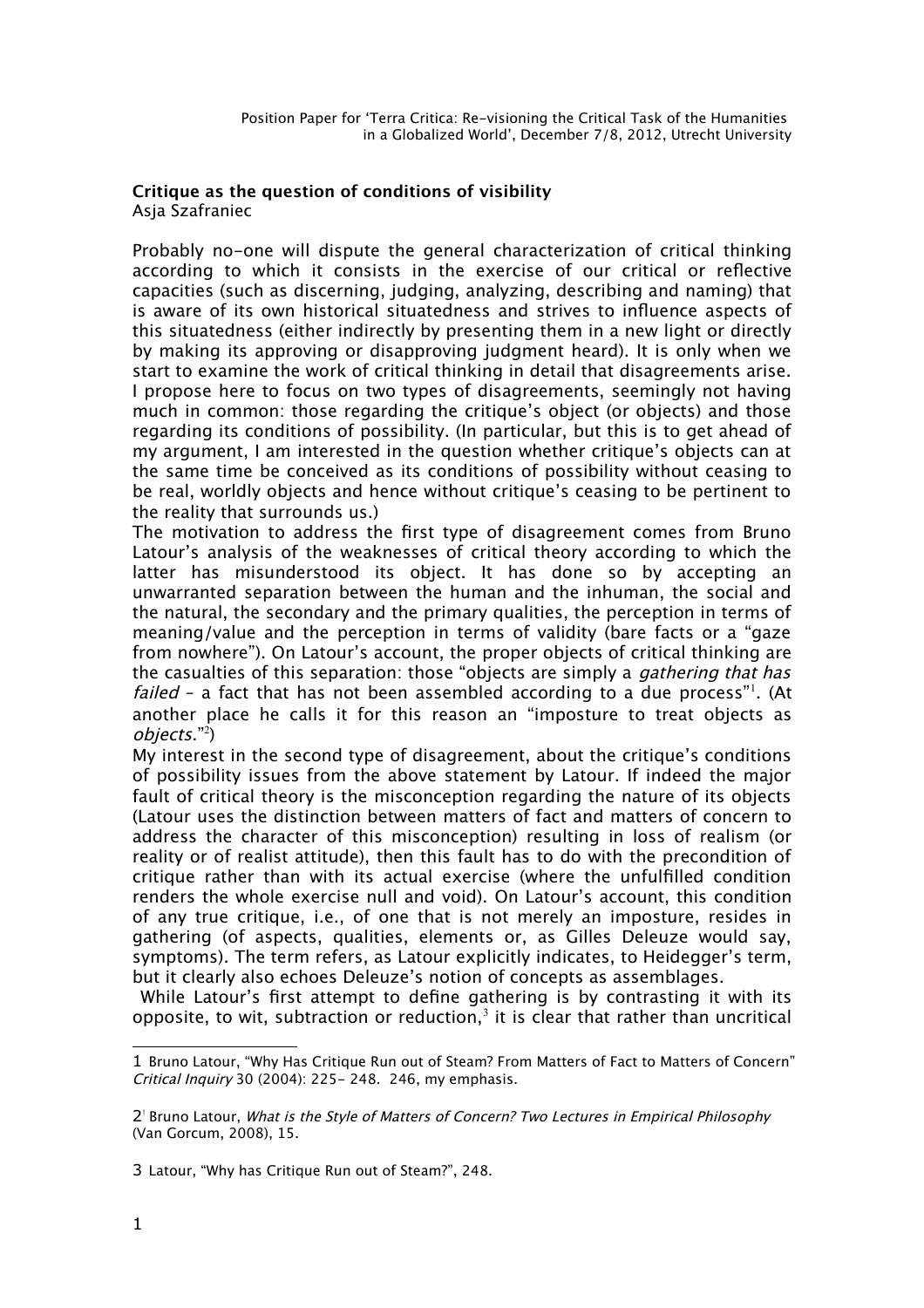piling up of symptoms, the heart of critique is the judicious selection of the elements brought together in their focal point, a clinical concept: such a concept is a "meeting place of symptoms, their point of coincidence or convergence"[4](#page-1-0) . Latour's "failed gathering" does not fail because it has not gathered a sufficient number of elements but because it gathered a wrong constellation of elements and is therefore like a "badly stated question" Deleuze discusses in his *Bergsonism*<sup>[5](#page-1-1)</sup>, leading to sophistries which, as Latour shows, drain the critical thinking of its force. At stake is in other words not mere gathering but the exercise of symptomatology which may take the form of reassemblage of existing constellations of symptoms or of creation of altogether new meeting points.

If symptomatology is defned as a judicious selection it must presuppose some form of understanding of the landscape or the spectrum from which it selects. This means that its failure can be attributed to the failure of this understanding. Then we might say that the reason for critique's crisis of which Latour speaks is the insufficient understanding of the way in which the quality of overall landscape from which one selects infuences the selection. For example, we need to ask whether what is selected is to be conceived as having already been there, waiting, or whether it must have been discerned or constructed. One must in other words try to understand the properties of the landscape and its conditions of possibility. One goal of this contribution is a plea for a more sustained examination of forms these conditions of possibility can take. To be sure, Heidegger has made an immense contribution to this project, that is now often linked to his term "disclosure" and to other notions conceived as related (Lichtung, Ereignis and Entschlossenheit - the latter translated as "unclosedness" rather than as more customary "resoluteness").<sup>[6](#page-1-2)</sup> Heidegger's major tenets of the background structures of conditions of intelligibility, such as the ontological context necessary for language (for example the relation between Dasein and world) have been widely accepted. But there have been new developments, new ways of addressing the problem leading to new questions. I take both Stanley Cavell's work on the ordinary and Deleuze's work on the plane of immanence to be new, very diferent variants of the exploration of the problem field of disclosure.<sup>[7](#page-1-3)</sup>

At the same time, the very idea of inquiry into this landscape met objections. Habermas feared skeptical consequences of what he considered an excessive attention to the problems of disclosure in Heidegger, the evacuation of our critical possibilities, since in the worst case scenario disclosure determines in advance the possible directions our critique can take (it is the language that speaks and not the

<span id="page-1-0"></span><sup>4&</sup>lt;sup>!</sup> Gilles Deleuze, *Essays Critical and Clinical* (London: Verso, 1998), see introduction by Daniel W. Smith, xvi.

<span id="page-1-1"></span><sup>5&</sup>lt;sup>'</sup> Gilles Deleuze, Bergsonism (New York, Zone Books, 1991), 17.

<span id="page-1-2"></span><sup>6&</sup>lt;sup>1</sup> For the redefinition of *Entschlossenheit* see Nicholas Kompridis, Critique and Disclosure, Critical Theory Between Past and Future (Cambridge, MA: MIT Press, 2006).

<span id="page-1-3"></span><sup>7</sup> The closeness of Deleuze's understanding of the plane of immanence to Heidegger's notion of disclosure can be seen in What is Philosophy? (New York: Columbia University Press, 1994), 41 where Deleuze and Guattari bring up Heidegger's preontological understanding of Being as one of the examples of the plane of immanence. While they give there also other examples, their common feature is implicitness (or virtuality) – hence, not being disclosed in the ordinary sense. (40) But there are also signifcant diferences: while the preontological understanding of Being is common to all human beings, the plane of immanence (the nonconceptual understanding to which our concepts refer) is projected diferently each time by each philosopher according to the way he "lays out" his plane of immanence. (40)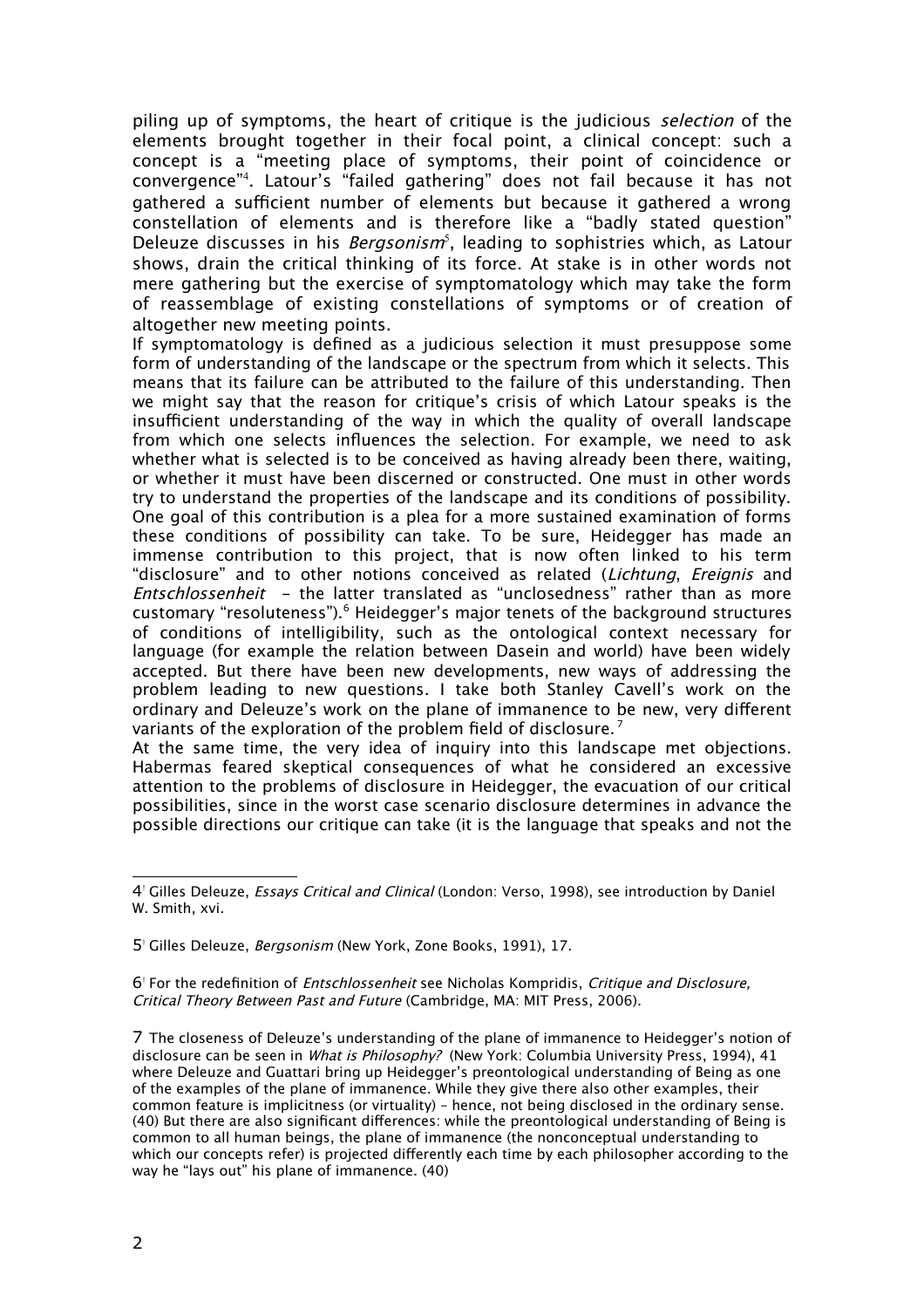human being). <sup>[8](#page-2-0)</sup> And Bruno Latour, from a completely different angle, expressed concern with the "fight [of the critical discourse, A.S.] into the conditions of possibility", and with the "directing attention away from facts to what makes them possible, as Kant did".<sup>[9](#page-2-1)</sup> The inquiry into the conditions of possibility (of facts) is for Latour a fight from realism, a retreat from realist attitude he advocates, detracting us from real experience. I want to focus on the latter concern.

Is it possible to conceive this ground of all judgment not as a spurious feld of inquiry (because distracting our attention from reality) and not as something altogether beyond our agreements (hence not altogether beyond reason)? I take Stanley Cavell's work on ordinary language to tackle these questions. For Cavell the ordinary is of interest because it is the space of disclosure: his whole work is permeated by themes of visibility and invisibility, obscurity, revelation, the struggle to achieve (self-)transparency. Skepticism is nothing else than a sensation of obstruction of vision; the "claim of reason" is the reclaiming of vision in acts of self-revelation (such as language use but also our other practices which, too are of exploratory nature); the ordinary is that which is in plain view but "unobserved"<sup>[10](#page-2-2)</sup> (hence we might call it the undisclosed condition of disclosure); and, fnally, the whole discussion of cinema in Cavell begins with the revelatory power of the camera: "The invention of the motion picture camera reveals something that has already happened to us,  $(...)$  something fundamental about our existence"<sup>[11](#page-2-3)</sup>. I would tentatively suggest the following regions of disclosure in Cavell: inheritance (a language that we take over by imitating our instructors and predecessors; but also, at another level, the set of problems we inherit as philosophically or culturally important), acknowledgment (the taking up of what is inherited, the taking up that is by no means passive acceptance: "rebuke" or denial is also a form of acknowledgment), self-revelation (every act of acknowledgment contributes to it), and, fnally, recounting (acknowledging one element in a certain way may, though it doesn't have to, imply a revaluation of other elements, a change of scale or a change in application of the scale).

At the same time it needs to be said that any naming of such regions will of necessity be reductive. If language we inherit consists of games and of projections from one context to another (where we never know whether a projection will be made or not) then the nature of this inheritance (mobile, undecidable, widely diferentiated) infuences the nature of the feld of visibility: there is not one disclosure (or even two: the reflective and pre-reflective<sup>[12](#page-2-4)</sup>) but there are (possibly competing) games and fragmentary projections of disclosure (as Cavell puts it "the revelation is unpredictable and interminable"[13](#page-2-5)). After all Wittgenstein's discussion of seeing aspects teaches us that only aspects can be seen and only one at a time.

To return to my original question, whether critique's objects, that which it studies, can at the same time be conceived as its conditions of possibility without ceasing to be real, worldly objects and hence without critique's ceasing to be pertinent to

<span id="page-2-1"></span>9 Latour, "Why has Critique Run out of Steam?", 245, 244.

<span id="page-2-2"></span>10<sup>'</sup> Stanley Cavell, Cities of Words. Pedagogical Letters on the Register of the Moral Life (Cambridge, MA: Harvard University Press, 2004), 332

<span id="page-2-3"></span>11<sup>'</sup> Cavell, Cities of Words, 205

<span id="page-2-4"></span>12<sup>'</sup> See Kompridis, op.cit.

<span id="page-2-5"></span>13 Stanley Cavell, *Emerson's Transcendental Etudes* (Stanford: Stanford University Press, 2003), 231

<span id="page-2-0"></span><sup>8&</sup>lt;sup>1</sup> Nicholas Kompridis, ibid., 150. Jurgen Habermas, *Philosophical Discourse of Modernity*, trans. Frederick Lawrence (Cambridge, MA, MIT Press, 1987), 207.